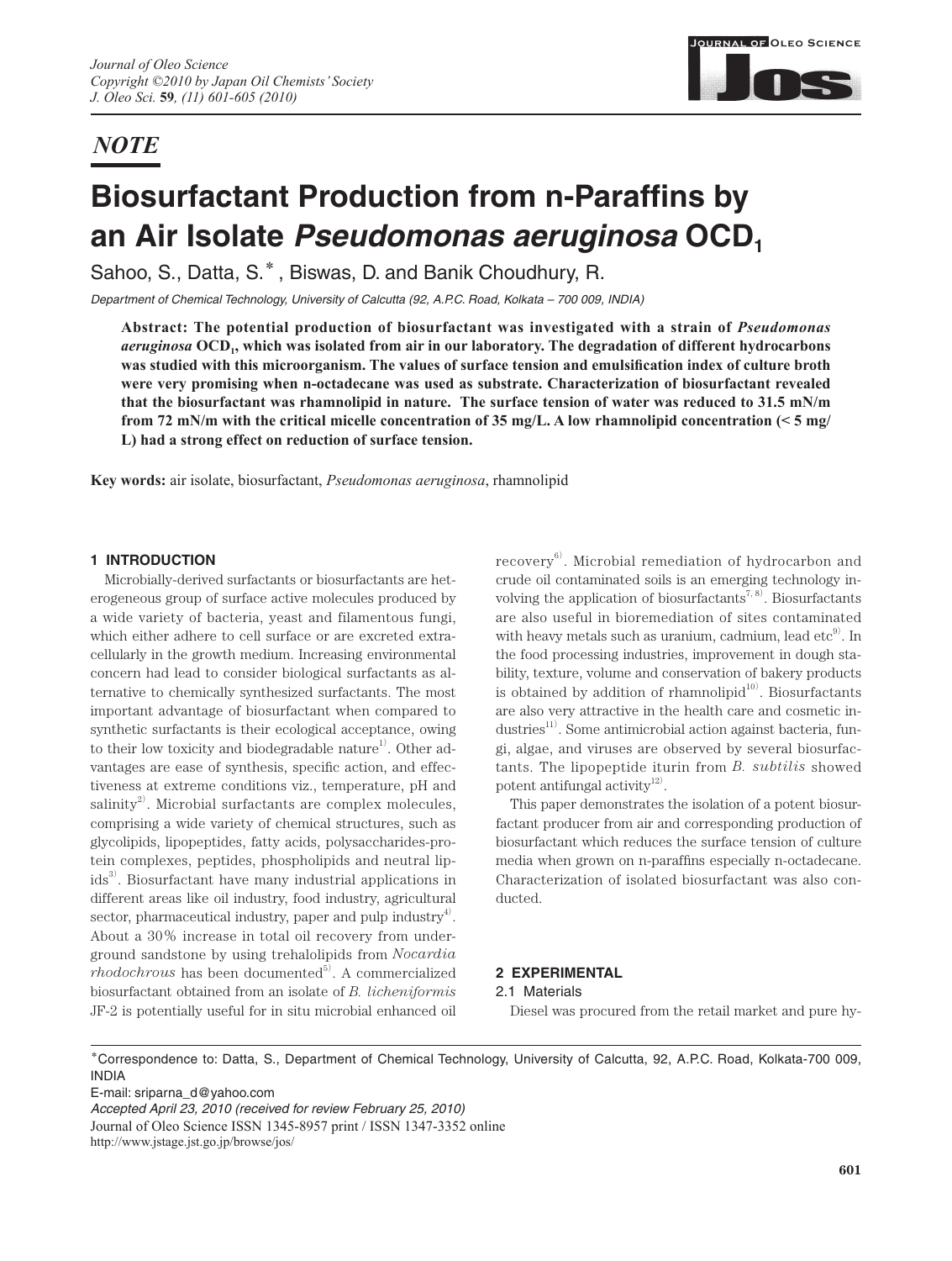drocarbons were procured from Lancaster. Other chemicals and solvents were of LR grade and purchased from local suppliers. Bushnell-Haas(BH)and Nutrient agar media of Hi Media Laboratories Pvt. Ltd. were used for isolation, cultivation and maintenance of culture.

# 2.2 Isolation of organism

The diesel degrading organism was isolated from air in our laboratory as air is also rich in microorganisms like soil and water. Isolation of microorganisms was done in five 250 mL sterilized conical flasks, containing 100 mL BH media.  $2\%$  (v/v) diesel was added aseptically as the sole C-source for microorganisms and four flasks were left open in the laboratory environment for isolating strain from air against a blank which was in sterile condition. The flasks were left open for fifteen days and manual shaking was done at regular intervals. After fifteen days, growth was observed in all the flasks in which two flasks showed greenish color broth. These cultures were then plated on nutrient agar media by streak plate method. The single colonies isolated were maintained on nutrient broth at 4℃ and subcultures were made in every two week.

## 2.3 Screening for biosurfactant producer

Shake flasks studies were performed for screening of most effective biosurfactant producer in a shaker incubator (ORBITEK-LJE, Scigenics Biotech Pvt. Ltd., Chennai, In- $\text{dia}$ ) at 35°C and 100 r.p.m in 250 mL conical flasks containing 100 mL of sterile BH media and  $2\%$  (v/v) diesel. 1% (v/ v)fresh overnight cultures were inoculated in the media aseptically and incubated for four days. The pH of the medium was 7.0. The experiment was performed in triplicate. For screening of most effective biosurfactant producer, surface tension, emulsification index were measured and cell surface hydrophobicity test(BATH assay)were performed with the specific culture broths respectively. Surface tension of cell free and oil free supernatent was measured at 30℃ by the application of du Nouy ring  $tensioneter<sup>13</sup>locally made, graduated to 0.1 mN/m. Cul$ ture broth was centrifuged at  $10,000$  rpm, (Remi C 30) and then separated from the oil phase in a separating funnel. Emulsification index  $(E_{24})$  was measured using the method described by Cooper and Goldenberg<sup>14)</sup>. The BATH test was used to determine changes in cell surface hydrophobicity during growth on liquid BH media with diesel as the C-source. This test was carried out using a method of Rosenberg *et al*.<sup>15)</sup>.

#### 2.4 Identification of selected organism,  $OCD_1$

Initially, some biochemical tests were performed in our laboratory following directions of the Bergey's manual $^{16}$ . Then genomic identification was carried out based on 16S r-DNA gene-sequencing from Bangalore Genei, Bangalore, India.

# 2.5 Treatment of hydrocarbons of N-P-A series

The organism was treated with some single hydrocarbons of naphthene-paraffin-aromatic(N-P-A)series like nonane, isooctane, dodecane, hexadecane, octadecane, eicosane, octacosane, decalin, benzene, naphthalene, anthracene to establish the degradation effect of the microorganism on the particular type of hydrocarbons.

#### 2.6 Production and extraction of biosurfactant

Production of biosurfactant was done with  $OCD<sub>1</sub>$  in a liquid BH media containing  $2\%$  (v/v) n-octadecane at  $35\textdegree$ C, 125 r.p.m and pH 7.0. After four days incubation, cell free supernatant was taken for partial purification of the surfactant. The biosurfactant was precipitated by acidifying culture supernatant to pH 2 with concentrated HCl and kept at 4℃ overnight, then recovered by centrifugation at 12,000 r.p.m for 1 h. The precipitate was dissolved in deionized water. Two volumes of chloroform and methanol  $(2:1, v/v)$  were added to biosurfactant solution and shaken 30 min for extraction<sup>17</sup>. The organic phase was separated and evaporated to dryness using a rotary vacuum evaporator(EYELA, Rikakikai Co. Ltd., Tokyo, Japan)to give the crude biosurfactant at 45℃.

#### 2.7 Characterization of biosurfactant

Three different chemical tests and one spectroscopic analysis were performed for structural characterization of the isolated biosurfactant.

2.7.1 Chemical tests

Molisch's test was done with alcoholic sample and 2 drops of Molisch's reagent, a 5% solution of α-naphthol in alcohol. A reddish-violet ring at the junction of the two liquids after addition of conc.  $H_2SO_4$  indicated the presence of sugar in the sample. The presence of carbohydrate groups in the biosurfactant molecule was also determined by rhamnose test using the method described by Dubois *et al*. 18) . Again, the orcinol-test<sup>19</sup> was used for detection of rhamnolipid present in the culture broth.

2.7.2 FTIR spectra analysis

The extracted biosurfactant was dried with anhydrous  $Na<sub>2</sub>SO<sub>4</sub>$  and used for FTIR spectra analysis. The IR spectra were recorded on the JASCO FTIR-670 Plus spectrophotometer using KBr discs, in the  $4000 \sim 400$  cm<sup>-1</sup> spectral region at a resolution  $2 \text{ cm}^{-1}$ .

# 2.8 Determination of the critical micelle concentration (CMC)

Determination of CMC was performed by measuring surface tension of serial dilution of the surfactant solution  $(0.1)$ %, w/v)at 30℃.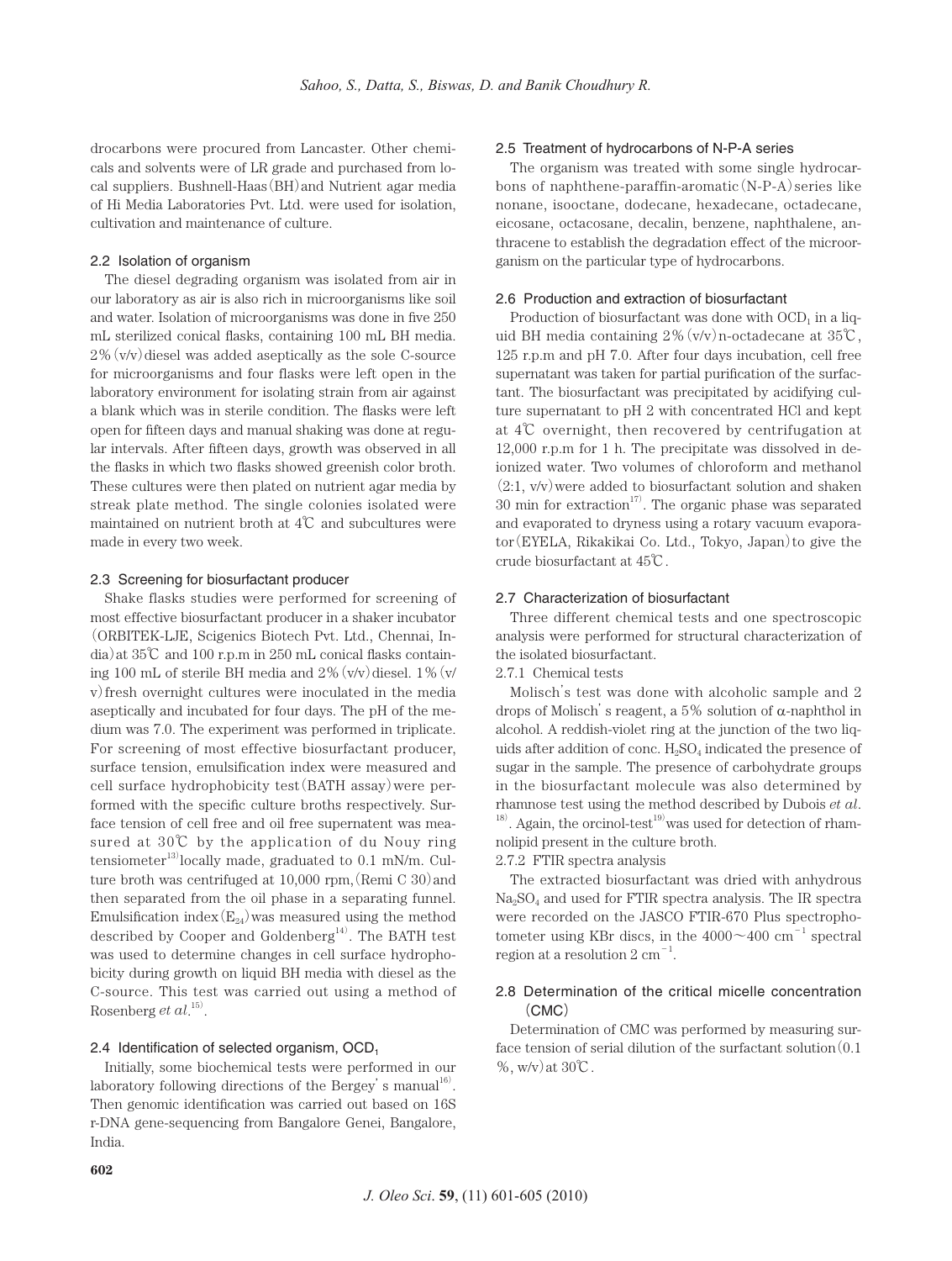| Microorganisms   | Surface Tension <sup>a</sup> | $E_{24}$ | Hydrophobicity |
|------------------|------------------------------|----------|----------------|
|                  | (mN/m)                       | $(\%)$   | $\frac{1}{2}$  |
| OAD <sub>4</sub> | 53.3                         | 3.57     | 30.43          |
| OBC <sub>3</sub> | 59.6                         | 0.00     | 22.62          |
| OCD <sub>1</sub> | 36.8                         | 47.45    | 65.75          |

**Table 1** Biosurfactant producing activity of three isolated strain,  $OAD<sub>4</sub>$ ,  $OBC<sub>3</sub>$  $&$  OCD<sub>1</sub>

a Surface tension of culture broth was measured at 30℃.

# **3 RESULTS AND DISCUSSION**

# 3.1 Isolation of organisms and screening of biosurfactant producers

Three different single colonies were isolated as OAD4,  $OBC<sub>3</sub>$  and  $OCD<sub>1</sub>$  from air. Among which strain  $OCD<sub>1</sub>$  was the best biosurfactant producing microorganism based on the values of surface tension reduction,  $E_{24}$  and BATH test (Table 1) using diesel  $(2\%$ , v/v) as the substrate. Therefore, strain  $OCD<sub>1</sub>$  was studied further.

# 3.2 Identification of strain  $OCD<sub>1</sub>$

The biochemical tests resulted  $(Table 2)$  that the strain OCD1 was tentatively *Pseudomonas* sp. This result was also supported with the result of 16S r-DNA sequences. Based on nucleotides homology and phylogenetic analysis the nearest homolog of the strain  $OCD<sub>1</sub>$  was found to be *Pseudomonas aeruginosa* strain J007(Accession No. FJ227280).

#### 3.3 Treatment of single hydrocarbon of N-P-A series

The organism  $OCD_1$  degraded only n-paraffins viz., dodecane, hexadecane, octadecane, eicosane and octacosane, other hydrocarbons of naphthene and aromatic series were not degraded by the organism. Measuring optical density  $(0,D)$  and surface tension (data not shown) of the culture broth, the maximum growth and maximum biosurfactant

Table 2 Biochemical characteristics of strain OCD<sub>1</sub>

| Characteristics              | <b>Test Results</b> |  |
|------------------------------|---------------------|--|
| Gram reaction                | $(-)$ ve            |  |
| Shape                        | Rod                 |  |
| Oxidase Test                 | $(+)$ ve            |  |
| Non-fluorescent diffusible   | $(+)$ ve            |  |
| blue-green pigment formation |                     |  |
| Growth at $40^{\circ}$ C     | $(+)$ ve            |  |
| Growth at $4^{\circ}$ C.     | $(-)$ ve            |  |
| Starch hydrolysis test       | $(-)$ ve            |  |
| Nitrate reduction test       | $(+)$ ve            |  |

| <b>Table 3</b> Biosurfactant production capability of strain |
|--------------------------------------------------------------|
| $\rm{OCD}_1$ using n-octadecane as the substrate             |

| Surface Tension <sup>a</sup> | $\text{CMD}^{\text{-}1}$ <sup>a</sup> | $\text{CMD}^{\text{-}2a}$ | $\mathrm{E}_{24}$ |  |
|------------------------------|---------------------------------------|---------------------------|-------------------|--|
| (mN/m)                       | (mN/m)                                | (mN/m)                    | $(\%)$            |  |
| 32.4                         | 40 8                                  | 56.7                      | 66.67             |  |
|                              |                                       |                           |                   |  |

<sup>a</sup>Surface tension,  $\text{CMD}^{-1}$  and  $\text{CMD}^{-2}$  of culture broth were measured at 30℃.

production were observed respectively with n-octadecane as the C-source. Therefore, n-octadecane was used as substrate for production of biosurfactant.

# 3.4 Production of biosurfactant

The effective biosurfactant production on n-octadecane with  $\text{OCD}_1$  was observed by the values of surface tension (ST), critical micelle dilution (CMD<sup>-1</sup> & CMD<sup>-2</sup>) and  $E_{24}$ (Table 3).  $\text{CMD}^{-1}$  and  $\text{CMD}^{-2}$  denote the surface tension of the culture broth diluted 10-times and 100-times with distilled water respectively. Dimensions of  $\mathrm{CMD}^{-1}$  and  $\text{CMD}^{-2}$  are same as the dimension of surface tension, mN/ m. ST, CMD<sup>-1</sup>, CMD<sup>-2</sup> and  $E_{24}$  are the indication of biosurfactant concentration in liquid broth. Surface tension of culture broth was reduced to  $32.4$  mN/m. The CMD<sup>-1</sup> and  $\text{CMD}^{-2}$  were obtained as 40.8 mN/m and 56.7 mN/m respectively. The lower the  $\text{CMD}^{-1}$  and  $\text{CMD}^{-2}$  values, the higher is the dilution needed to cause a significant change in surface tension, thus higher is the biosurfactant concentration in culture media. The emulsification index of 66.67% is a good indication of high biosurfactant production by  $OCD_1$ .

#### 3.5 Characterization of biosurfactant

The Molisch's test, rhamnose test and orcinol-test were positive which indicate that the presence of sugar moieties in the isolated biosurfactant i.e., the biosurfactant could be of rhamnolipid type. This finding was confirmed by FTIR analysis of extracted biosurfactant. Figure 1 shows the characteristics bands of different groups. In the region  $3000\negthinspace\negthinspace\negthinspace\negthinspace\negthinspace 2700$  cm<sup>-1</sup> were observed stretching bands of CH<sub>2</sub> and CH3 groups. Carbonyl stretching band was found at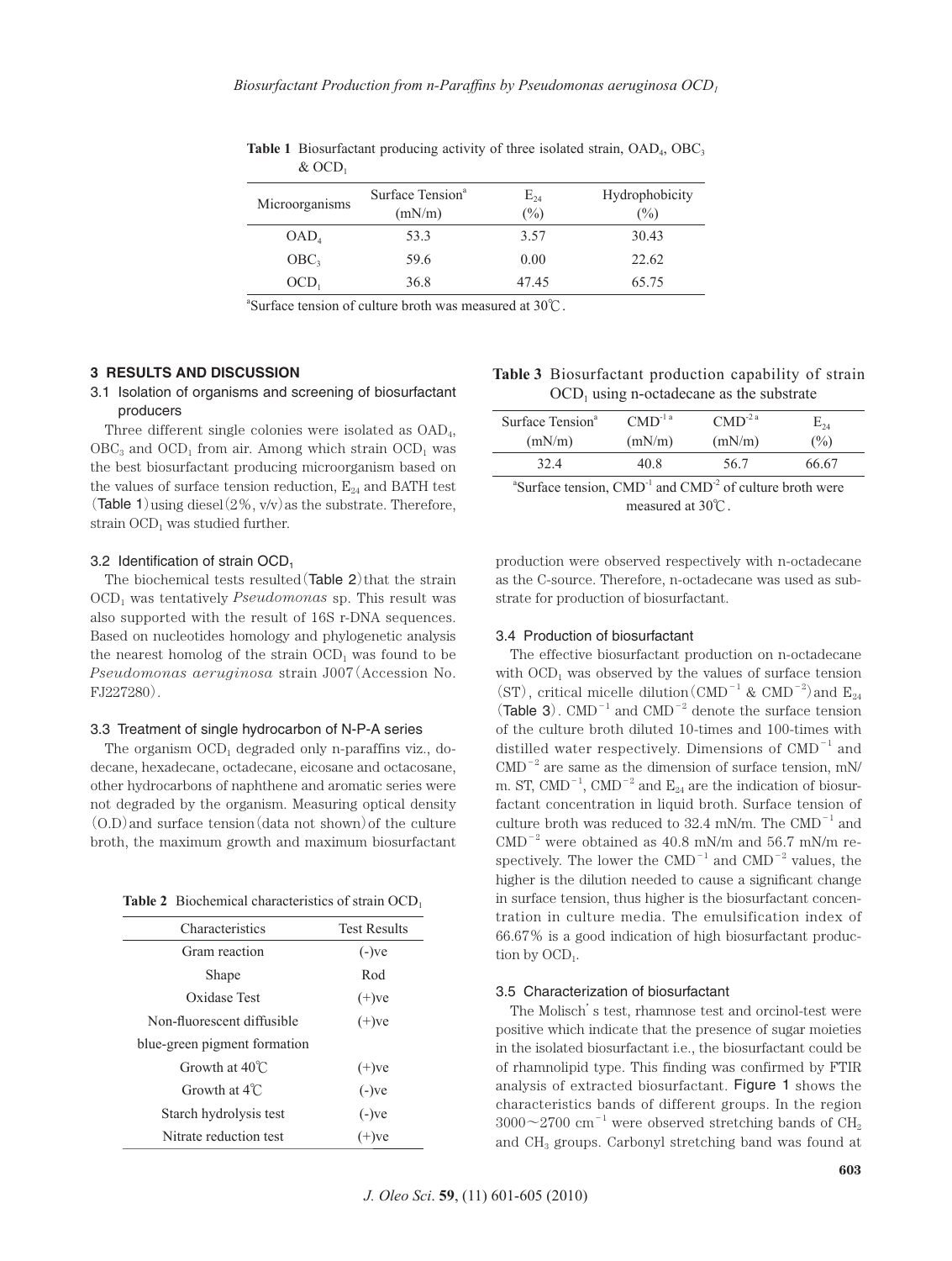

**Fig. 1** FTIR spectrum of extracted rhamnolipid



**Fig. 2** Surface tension (mN/m) versus rhamnolipid concentration (mg/L)

 $1731 \text{ cm}^{-1}$  which was characteristic for ester compounds. Several C-O stretching band were also observed at 1118, 1053, 1032  $\text{cm}^{-1}$ . The C-H and O-H deformations of carbohydrates were found at 1462, 1416, 1319 and 1225  $\text{cm}^{-1}$ i.e., in the region  $1462$ -1225  $\text{cm}^{-1}$ .

# 3.6 Effect of rhamnolipid on surface tension and CMC determination

The dependence of surface tension on the biosurfactant concentrations studied is shown in Fig. 2. Surface tension decreased rapidly from 72 mN/m to 33.8 mN/m with small increase in the rhamnolipid concentration up to 20 mg/L. Further increase in the rhamnolipid concentrations only slowly reduced the surface tension from 33.8 mN/m to 31.5 mN/m. Once the surface tension reached 31.5 mN/m, the further addition of rhamnolipid had no effect on surface tension. Low rhamnolipid concentrations  $(<5 \text{ mg/L})$  had a strong effect on surface tension, while high concentration  $(>35 \text{ mg/L})$  had a negligible effect. It was observed that the rhamnolipid concentration of 35 mg/L, corresponding to surface tension of 31.5 mN/m, was the point after that surface tension remains constant. Therefore, 35 mg/L was assumed to be CMC of rhamnolipid obtained from *Pseudo* $monas$   $aeruginosa$   $OCD<sub>1</sub>$  when grown on n-octadecane.

# **4 CONCLUSION**

*Pseudomonas aeruginosa* OCD<sub>1</sub>, isolated from air, was able to produce rhamnolipid type biosurfactant using higher n-paraffins i.e.  $C_{12}$ -onwards. The surface tension of culture broth reduces remarkably using n-octadecane as the substrate. The isolated rhamnolipid has good emulsifying properties also. In literature, values from 5 to 200 mg/L have been reported for CMC in water for rhamnolipids produced by *Pseudomonas* strains<sup>20, 21</sup>. A CMC value of 35 mg/L obtained for the isolated rhamnolipid, which is satisfactory as it indicates that small quantity of biosurfactant may reduce surface tension significantly. Therefore, the isolated strain may be capable of reducing environmental pollution both by taking hydrocarbons as substrate and simultaneously producing good quality of environment friendly biosurfactant, which may have potential industrial applications.

#### **ACKNOWLEDGEMENT**

The authors gratefully acknowledge University Grants  $Commission(UGC)$  for financial support.

# **References**

- 1.Karanth, N. G. K.; Deo, P. G.; Veenanadig, N. K. Microbial production of biosurfactants and their importance. *Curr. Sci.* 77, 116-126(1999).
- 2.Tabatabaee, A.; Mazaheri Assadi, M.; Noohi, A. A.; Sajadian, V. A. Isolation of biosurfactant producing bacteria from oil reservoirs. *Iranian. J. Env. Health Sci. Eng.* **2**, 6-12(2005).
- 3.Banat, I. M.; Makkar, R. S.; Cameotra, S. S. Potential commercial application of microbial surfactants. *Appl. Microbiol. Biotechnol.* 53, 495-508(2000).
- 4.Mukherjee, S.; Das, P.; Sen, R. Towards commercial production of microbial surfactants. *Trends Biotechnol.* 24, 509-515(2006).
- 5. Rapp, P.; Bock, H.; Urban, E.; Wagner, F.; Gebetsberg-